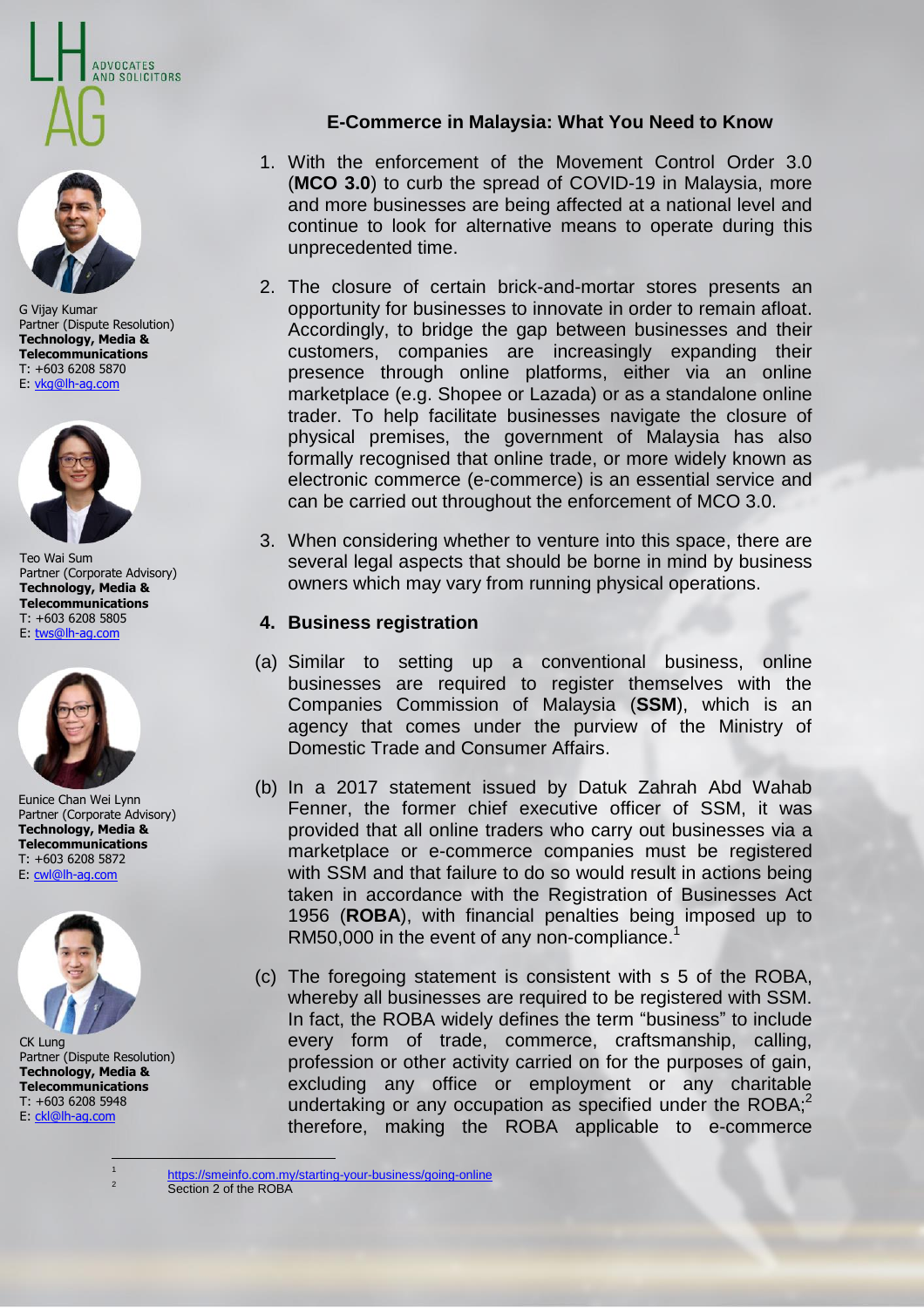

activities. Note, however, that the ROBA does not apply to, among others, any business which is exclusively owned and carried on by any company registered under the Companies Act 1965 (now repealed by the Companies Act 2016) (**CA**). 3

- (d) Pursuant to the Guidelines for Registration of New Business issued by SSM, businesses that may be registered under the ROBA are those operating in West Malaysia which includes the whole of Peninsular Malaysia and the Federal Territories of Putrajaya and Kuala Lumpur. Businesses may also be registered as either a sole proprietorship or as a partnership of up to 20 partners. To qualify for registration with SSM, businesses must be owned by a Malaysian citizen or permanent resident of Malaysia who is at least 18 years of age. Furthermore, any person responsible in respect of any business is required to separately register all of its business names, where applicable. 4
- (e) At this juncture, it is also worth noting that simply offering goods or services online to Malaysians by foreign traders who operate outside of Malaysia (i.e. cross-border e-commerce) would not necessarily warrant for registration or incorporation of the foreign trader with SSM.

# **5. Advertising**

(a) Online businesses rely greatly on the influence of online advertising to drive sales, as the latter is an integral tool used to promote products and services in the absence of in-store experiences or physical displays. While there is no single legislation which regulates online advertisements per se, the Communications and Multimedia Content Forum of Malaysia (**CMCF**) 5 established the Malaysian Communications and Multimedia Content Code (**Content Code**), <sup>6</sup> which puts in place guidelines and procedures for good practice and standards of content disseminated to audiences by service providers in the communications and multimedia industry in Malaysia. In particular, the Content Code is applicable only in so far as advertisements are communicated or disseminated through an electronic medium in Malaysia, which includes online advertising activities as opposed to traditional forms of print media. The Content Code places the responsibility to observe the advertising parameters thereunder onto "advertisers", which is described as any person who utilises an electronic medium to advertise their product and services.<sup>7</sup>

 $\overline{\phantom{a}}$ Section 4 of the ROBA

<sup>4</sup> Rule 4 of the Registration of Businesses Rules 1957 5

The CMCF was established as an industry forum pursuant to s 94 of the Communications and Multimedia Act 1998 to govern content and address content related issues. 6

The second edition of the Content Code was registered on 14 February 2020 and is accessible at <http://cmcf.my/download-code>

<sup>7</sup> Sections 1.1 and 1.2, Part 3 of the Content Code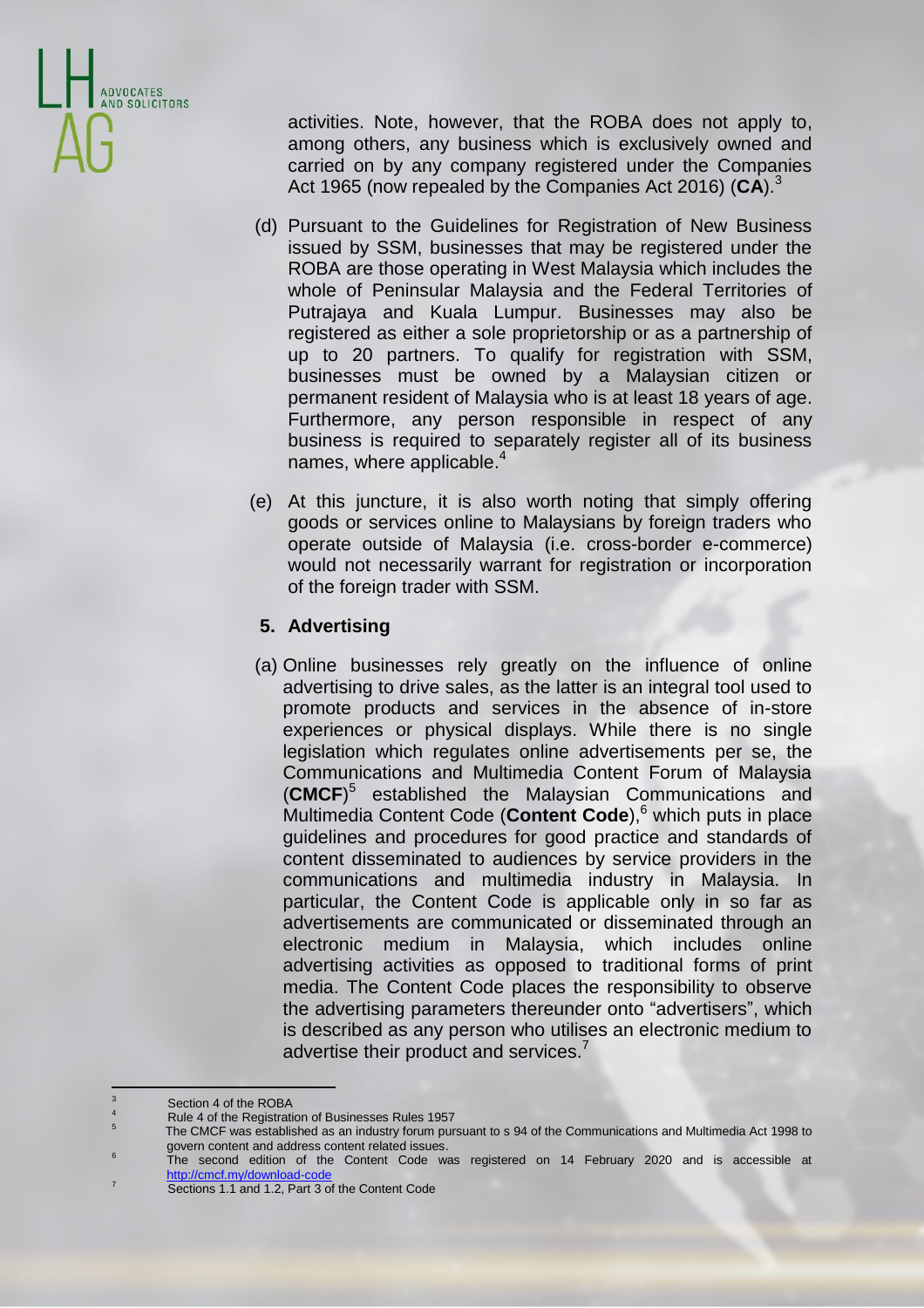

- (b) The Content Code prescribes, among others, that all online advertisements should be legal, decent, honest and truthful, and that such advertisements should also respect the principles of fair competition generally accepted in business.<sup>8</sup> For instance, when stating the price of products, the same must be done in a clear manner and advertisers should ensure that prices match the products illustrated. Furthermore, if the price of one product is dependent on the purchase of another, the extent of any commitment by consumers should be made clear and that the availability of benefit likely to be obtained by consumers should not be exaggerated.<sup>9</sup>
- (c) More importantly, when using the world "guarantee" in advertisements, such connotation should not be used in any way that could diminish consumers' legal rights. Substantial limitations should be clearly spelt out in the advertisement, and that prior to any commitment, consumers should be able to obtain the full terms of the guarantee from advertisers. Advertisers should inform consumers about the nature and extent of any additional rights provided by the guarantee, over and above those stipulated by law, and should make clear how to obtain redress.<sup>10</sup>
- (d) When choosing to advertise products online, there are certain products and services which are deemed as unacceptable in character pursuant to the Content Code. In this regard, advertisers should avoid promoting products and services that may be viewed as contrary to public interest, such as cigarettes, tobacco products and its accessories, sexually explicit content and any form of gambling, including betting and gambling tips (among others).<sup>11</sup>
- (e) Note also that it is an offence under the Trade Descriptions Act 2011 (**TDA**) to publish any false or misleading statements in any advertisement in relation to any goods or services, which includes any form of advertising published by electronic means. <sup>12</sup> An advertisement may be regarded as false or misleading in the event it causes consumers to obtain goods and services supplied in an erroneous manner as a result of relying on the same.

### **6. Legal relations and consumer protection**

(a) The Electronic Commerce Act 2006 (**ECA**) recognises the creation of online business relationships. Pursuant to s 7 of the ECA, a contract formed by means of an electronic message<sup>13</sup> is

 $\overline{8}$  $\frac{8}{9}$  Section 3.1, Part 3 of the Content Code

 $\frac{9}{10}$  Section 4.1 (x), Part 3 of the Content Code

<sup>&</sup>lt;sup>10</sup> Section 4.1 (xiii), Part 3 of the Content Code<br><sup>11</sup> Section 4.4 (gail), Part 3 of the Content Code

<sup>&</sup>lt;sup>11</sup> Section 4.1 (xviii), Part 3 of the Content Code<br> $\frac{12}{12}$ 

<sup>&</sup>lt;sup>12</sup> Section 2 of the TDA, definition of "advertisement", read together with s 18 of the TDA<br><sup>13</sup> The FCA defines "electronic message" as any information generated east received at

The ECA defines "electronic message" as any information generated, sent, received or stored by electronic means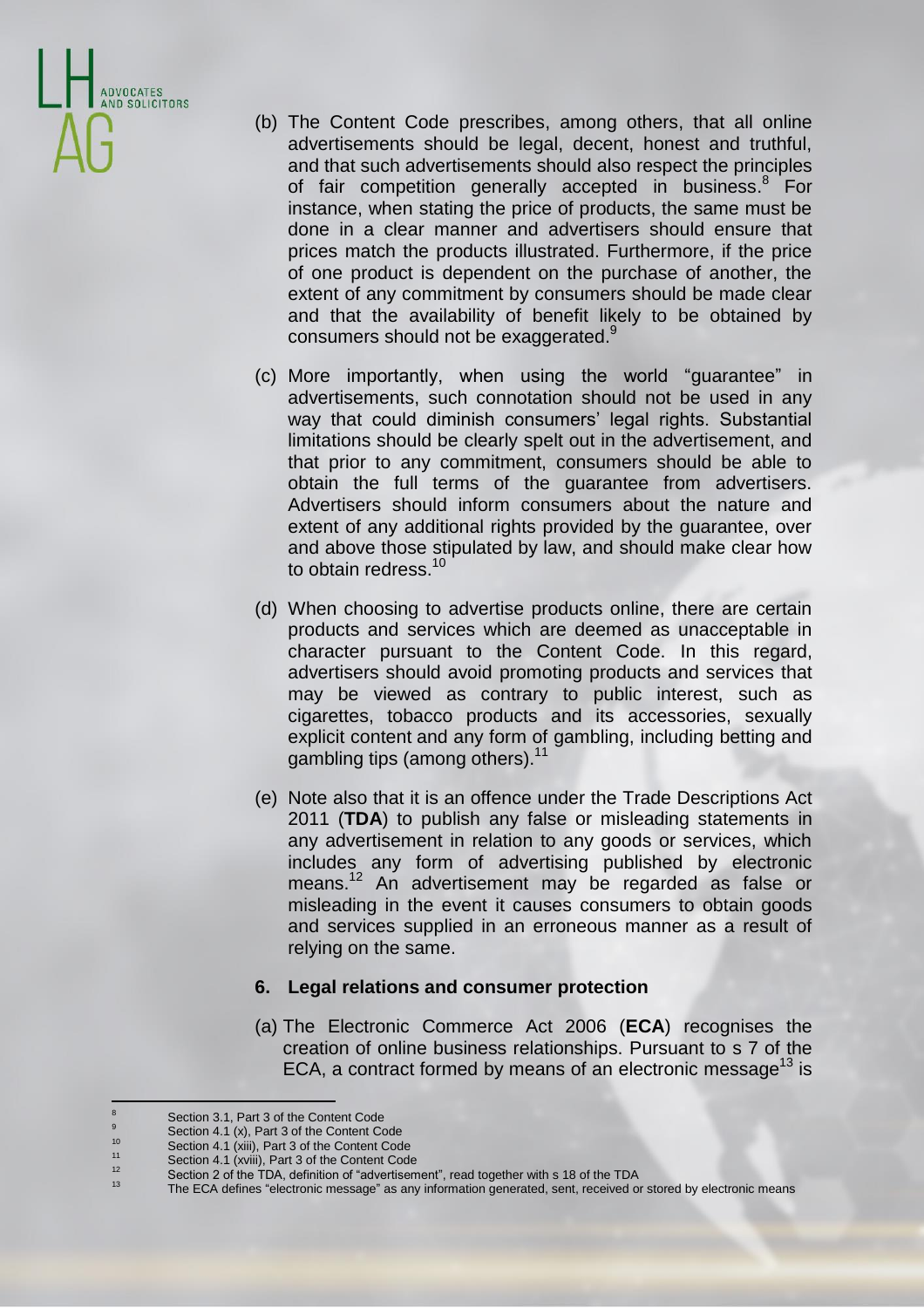

legally valid, binding and enforceable against the contracting parties (provided always that the elements of a valid contract are met). To facilitate the creation of such contracts, s 9 of the ECA further recognises the use of electronic signatures in commercial transactions, <sup>14</sup> which are signatures executed via electronic means in accordance with the ECA or digital signatures created pursuant to the requirements under the Digital Signatures Act 1997.

- (b) Online traders also bear the responsibility to ensure compliance with the Consumer Protection Act 1999 (**CPA**), which, among others, provides that, no person shall make false or misleading representations, as to the quality and quantity of the goods provided or misleading indication as to the prices for such goods or services offered.<sup>15</sup> Furthermore, it is an offence to prepare consumer terms and conditions in a manner which would result in an unjust advantage to the supplier or unjust disadvantage to the consumer<sup>16</sup> (e.g. an abuse of the online trader's bargaining power, for instance); or to enter into consumer terms and conditions which are substantively unfair to the consumer<sup>17</sup> (e.g. inserting terms which exclude or restrict an online trader's liability for negligence).
- (c) The Consumer Protection (Electronic Trade Transactions) Regulations 2012 (**CPR**), issued pursuant to the CPA, also make it a requirement that any person who operates a business through a website or via an online marketplace must disclose the following information on its website:<sup>18</sup>
	- (i) The name of the person who operates a business for the purpose of supply of goods or services through a website or in an online marketplace, or the name of the business, or the name of the company.
	- (ii) The registration number of the business or company, if applicable.
	- (iii) The e-mail address and telephone number, or address of the person who operates a business for the purpose of supply of goods or services through a website or in an online marketplace.
	- (iv) A description of the main characteristics of the goods or services.

- $^{17}$  Section 24D of the CPA
- Regulation 3 of the CPR

 $14$ Please note that not all documents can be signed electronically, as certain documents are expressly carved out under the ECA.

<sup>&</sup>lt;sup>15</sup> Section 10 of the CPA

 $^{16}$  Section 24C of the CPA